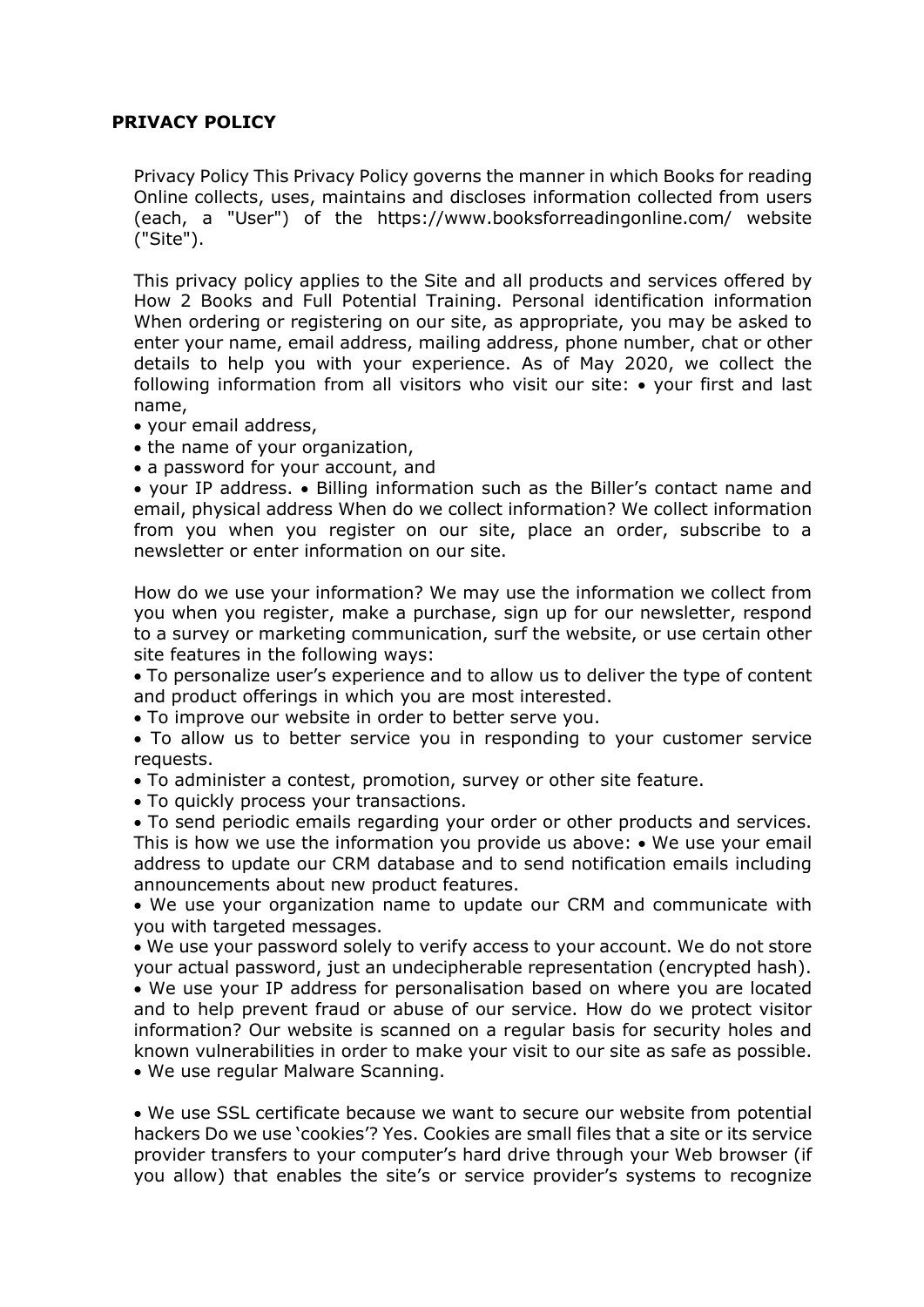your browser and capture and remember certain information. For instance, we use cookies to help us remember and process the items in your shopping cart. They are also used to help us understand your preferences based on previous or current site activity, which enables us to provide you with improved services. We also use cookies to help us compile aggregate data about site traffic and site interaction so that we can offer better site experiences and tools in the future. We use cookies to:

• We use cookies and similar tracking technologies to track the activity on our Site and hold certain information.

• Help remember and process the items in the shopping cart. • Understand and save user's preferences for future visits.

• Compile aggregate data about site traffic and site interactions in order to offer better site experiences and tools in the future. We may also use trusted thirdparty services that track this information on our behalf. You can choose to have your computer warn you each time a cookie is being sent, or you can choose to turn off all cookies. You do this through your browser (like Internet Explorer) settings. Each browser is a little different, so look at your browser's Help menu to learn the correct way to modify your cookies. If you disable cookies off, some features will be disabled It won't affect the user's experience that make your site experience more efficient and some of our services will not function properly. Examples of Cookies we use:

• Session Cookies. We use Session Cookies to operate our Site.

• Preference Cookies. We use Preference Cookies to remember your preferences and various settings.

• Security Cookies. We use Security Cookies for security purposes. Financial Data Financial information, such as data related to your payment method (e.g. valid credit card number, card brand, expiration date) that we may collect when you purchase, order, return, exchange, or request information about our services from the Site is stored by our third-party payment processors. Thirdparty disclosure We do not sell, trade, or otherwise transfer to outside parties your personally identifiable information unless we provide users with advance notice. This does not include website hosting partners and other parties who assist us in operating our website, conducting our business, or serving our users, so long as those parties agree to keep this information confidential. We may also release information when it's release is appropriate to comply with the law, enforce our site policies, or protect ours or others' rights, property, or safety. We use cookies from platforms such as Google Analytics, Facebook, Active Campaign, Bit-ly for reporting purposes. However, non-personally identifiable visitor information may be provided to other parties for marketing, advertising, or other uses.

Third party websites Users may find advertising or other content on our Site that link to the sites and services of our partners, suppliers, advertisers, sponsors, licensors and other third parties. We do not control the content or links that appear on these sites and are not responsible for the practices employed by websites linked to or from our Site. In addition, these sites or services, including their content and links, may be constantly changing. These sites and services may have their own privacy policies and customer service policies. Browsing and interaction on any other website, including websites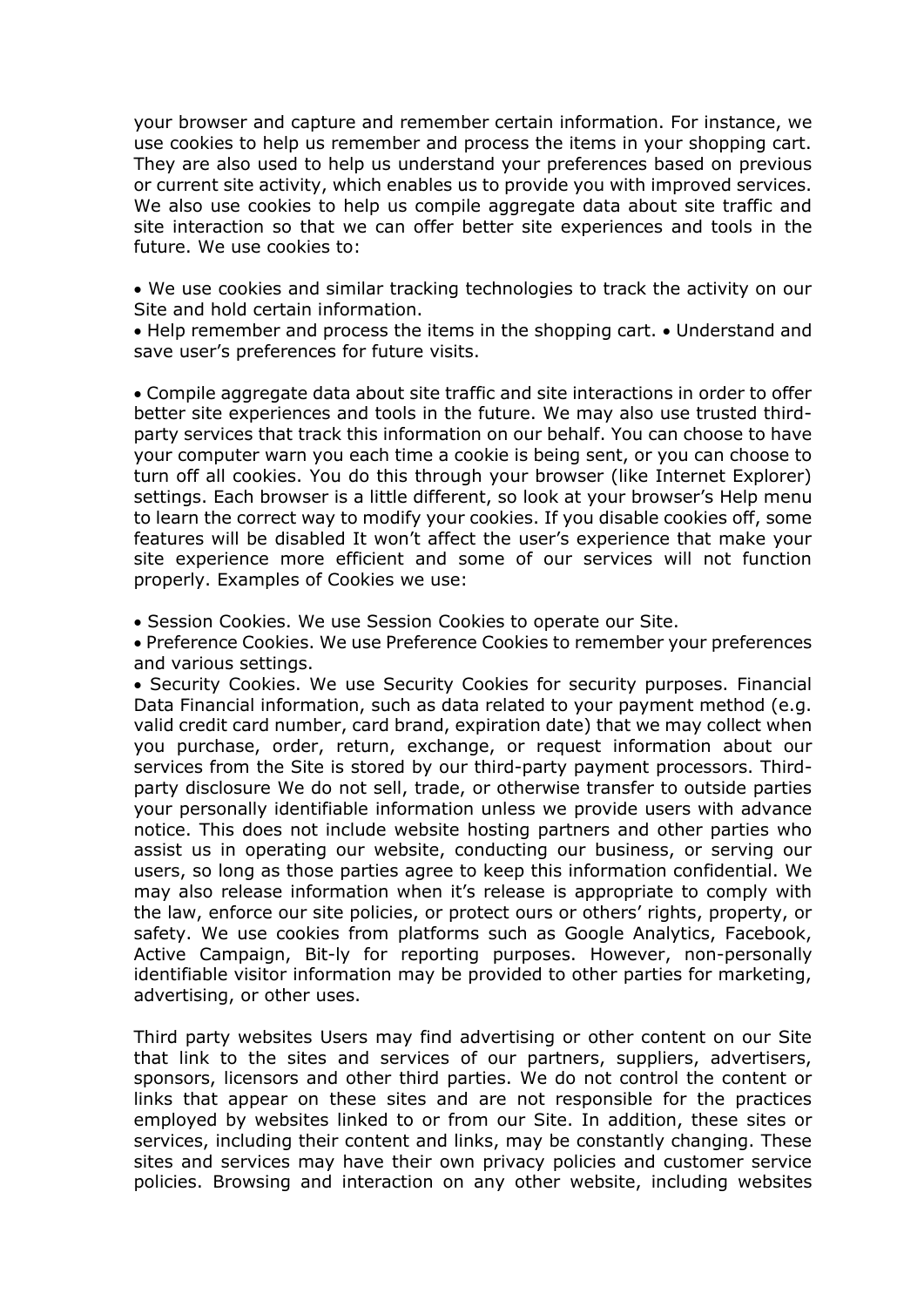which have a link to our Site, is subject to that website's own terms and policies. California Online Privacy Protection Act CalOPPA is the first state law in the nation to require commercial websites and online services to post a privacy policy. The law's reach stretches well beyond California to require a person or company in the United States (and conceivably the world) that operates websites collecting personally identifiable information from California consumers to post a conspicuous privacy policy on its website stating exactly the information being collected and those individuals with whom it is being shared, and to comply with this policy. See more at: California Online Privacy Protection Act (CalOPPA) According to CalOPPA we agree to the following: Users can visit our site anonymously. Once this privacy policy is created, we will add a link to it on our home page or as a minimum on the first significant page after entering our website. Our Privacy Policy link includes the word 'Privacy' and can be easily be found on the page specified above. Users will be notified of any privacy policy changes:

• On our Privacy Policy Page Users are able to change their personal information:

• By emailing us

• By logging in to their account How does our site handle do not track signals? We honor do not track signals and do not track, plant cookies, or use advertising when a Do Not Track (DNT) browser mechanism is in place. Does our site allow third-party behavioral tracking? It's also important to note that we do not allow third-party behavioral tracking COPPA (Children Online Privacy Protection Act) When it comes to the collection of personal information from children under 13, the Children's Online Privacy Protection Act (COPPA) puts parents in control. The Federal Trade Commission, the nation's consumer protection agency, enforces the COPPA Rule, which spells out what operators of websites and online services must do to protect children's privacy and safety online. We do not specifically market to children under 13. Fair Information Practices The Fair Information Practices Principles form the backbone of privacy law in the United States and the concepts they include have played a significant role in the development of data protection laws around the globe. Understanding the Fair Information Practice Principles and how they should be implemented is critical to comply with the various privacy laws that protect personal information. In order to be in line with Fair Information Practices we will take the following responsive action, should a data breach occur: We will notify the users via email

• Within 7 business days We also agree to the Individual Redress Principle, which requires that individuals have a right to pursue legally enforceable rights against data collectors and processors who fail to adhere to the law. This principle requires not only that individuals have enforceable rights against data users, but also that individuals have recourse to courts or government agencies to investigate and/or prosecute non-compliance by data processors. CAN SPAM Act The CAN-SPAM Act is a law that sets the rules for commercial email, establishes requirements for commercial messages, gives recipients the right to have emails stopped from being sent to them, and spells out tough penalties for violations. We collect your email address in order to:

• Send information, respond to inquiries, and/or other requests or questions.

• Process orders and to send information and updates pertaining to orders.

• We may also send you additional information related to your product and/or service. • Market to our mailing list or continue to send emails to our clients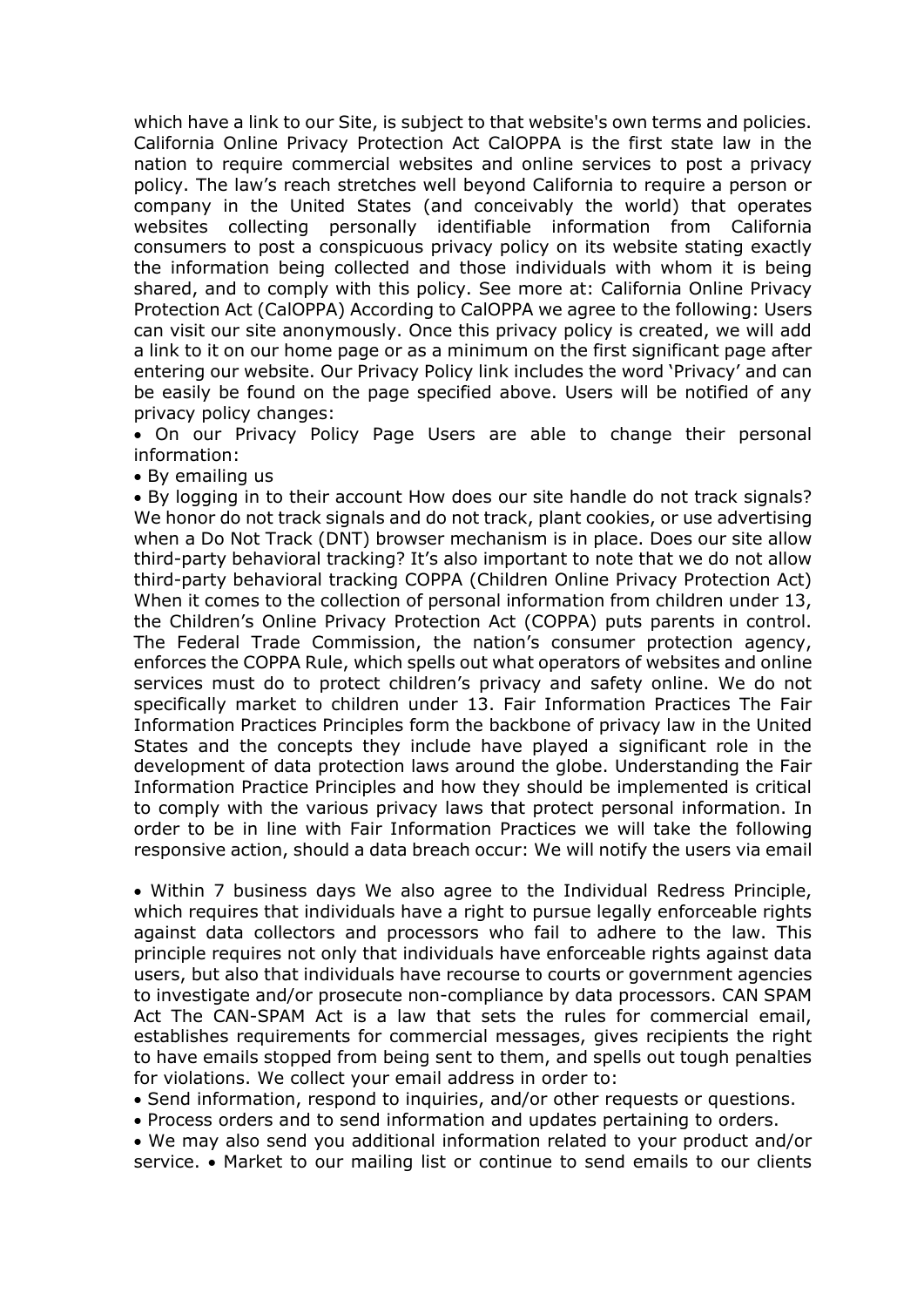after the original transaction has occurred. To be in accordance with CANSPAM we agree to the following:

• NOT use false or misleading subjects or email addresses.

• Identify the message as an advertisement in some reasonable way.

• Include the physical address of our business or site headquarters.

• Monitor third-party email marketing services for compliance, if one is used.

• Honor opt-out/unsubscribe requests quickly.

• Allow users to unsubscribe by using the link at the bottom of each email. If at any time you would like to unsubscribe from receiving future emails, you can email us at

• Follow the instructions at the bottom of each email. and we will promptly remove you from ALL correspondence. Legal Basis for Processing Personal Data Under General Data Protection Regulation (GDPR) If you are from the European Economic Area (EEA), Bumper Leads Pty Ltd legal basis for collecting and using the personal information described in this Privacy Policy depends on the Personal Data we collect and the specific context in which we collect it. Bumper Leads Pty Ltd may process your Personal Data because:

• We need to perform a contract with you

• You have given us permission to do so

• The processing is in our legitimate interests and it's not overridden by your rights

• For payment processing purposes

• To comply with the law Retention of Data Books For reading Online will retain your Personal Data only for as long as is necessary for the purposes set out in this Privacy Policy. We will retain and use your Personal Data to the extent necessary to comply with our legal obligations (for example, if we are required to retain your data to comply with applicable laws), resolve disputes, and enforce our legal agreements and policies. Books For reading Online will also retain Usage Data for internal analysis purposes. Usage Data is generally retained for a shorter period of time, except when this data is used to strengthen the security or to improve the functionality of our Site, or we are legally obligated to retain this data for longer time periods. Disclosure Of Data Business Transaction If Books For reading Online is involved in a merger, acquisition or asset sale, your Personal Data may be transferred. We will provide notice before your Personal Data is transferred and becomes subject to a different Privacy Policy. Disclosure for Law Enforcement Under certain circumstances, Books For Reading Online may be required to disclose your Personal Data if required to do so by law or in response to valid requests by public authorities (e.g. a court or a government agency). Legal Requirements Books For Reading Online may disclose your Personal Data in the good faith belief that such action is necessary to:

• To comply with a legal obligation

• To protect and defend the rights or property of How 2 Books and Full Potential **Training** 

• To prevent or investigate possible wrongdoing in connection with the Site

• To protect the personal safety of users of the Site or the public

• To protect against legal liability Security Of Data The security of your data is important to us, but remember that no method of transmission over the Internet, or method of electronic storage is 100% secure. While we strive to use commercially acceptable means to protect your Personal Data, we cannot guarantee its absolute security. "Do Not Track" Signals We do not support Do